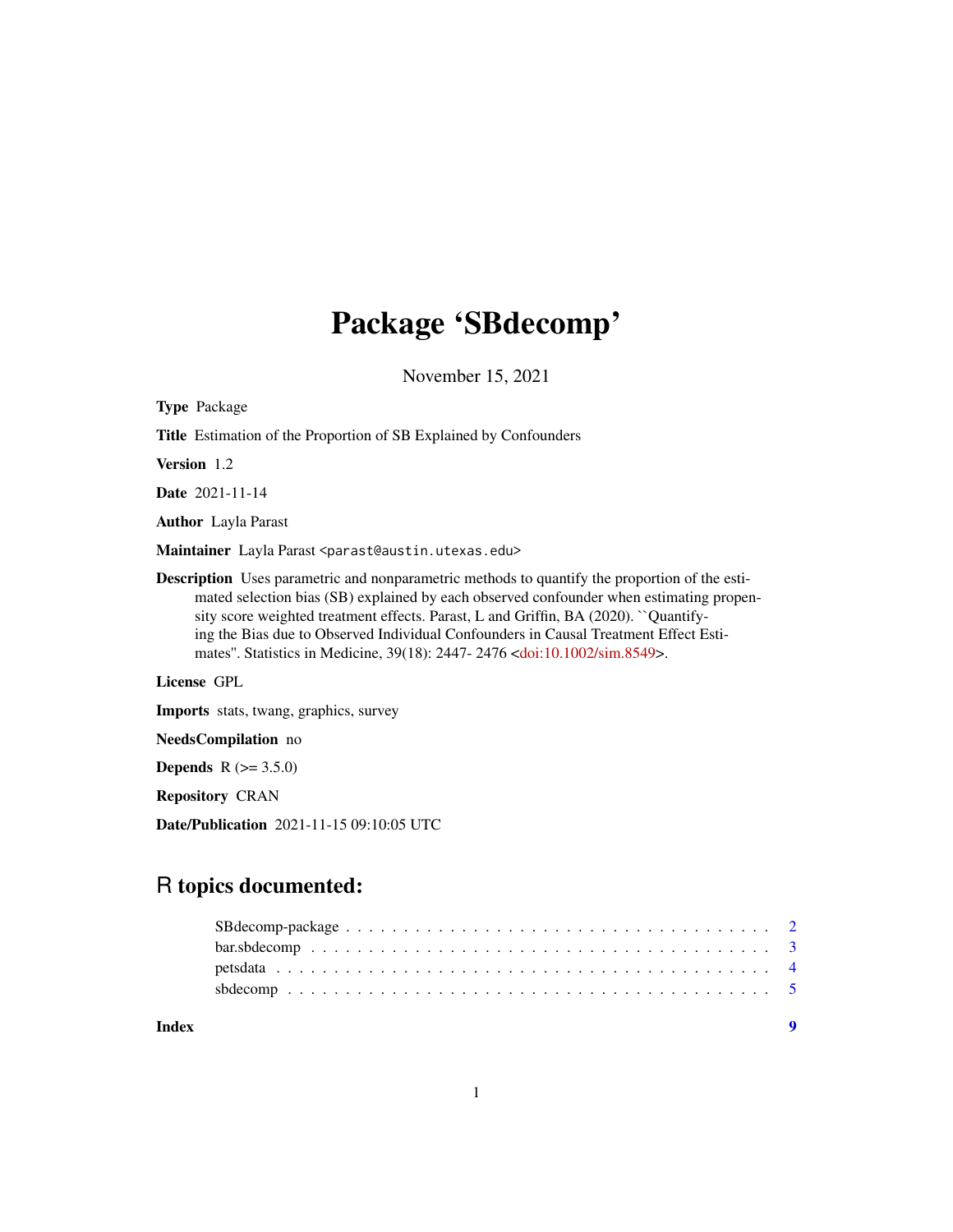<span id="page-1-0"></span>

#### Description

Uses parametric and nonparametric methods to quantify the proportion of the estimated selection bias (SB) explained by each observed confounder when estimating propensity score weighted treatment effects. Parast, L and Griffin, BA (2020). "Quantifying the Bias due to Observed Individual Confounders in Causal Treatment Effect Estimates". Statistics in Medicine, 39(18): 2447- 2476 <doi: 10.1002/sim.8549>.

### Details

The DESCRIPTION file:

| Package: | SBdecomp                                                                                                                   |  |
|----------|----------------------------------------------------------------------------------------------------------------------------|--|
| Type:    | Package                                                                                                                    |  |
| Title:   | Estimation of the Proportion of SB Explained by Confounders                                                                |  |
| Version: |                                                                                                                            |  |
| Date:    | 2021-11-14                                                                                                                 |  |
| Author:  | Layla Parast                                                                                                               |  |
|          | Maintainer: Layla Parast <parast@austin.utexas.edu></parast@austin.utexas.edu>                                             |  |
|          | Description: Uses parametric and nonparametric methods to quantify the proportion of the estimated selection bias (SB) exp |  |
| License: | GPL                                                                                                                        |  |
| Imports: | stats, twang, graphics, survey                                                                                             |  |

Index of help topics:

| SBdecomp-package | Estimation of the Proportion of SB Explained by |
|------------------|-------------------------------------------------|
|                  | Confounders                                     |
| bar.sbdecomp     | Creates a Bar Plot                              |
| petsdata         | Dog ownership dataset                           |
| sbdecomp         | Selection Bias Decomposition                    |

This packge provides a function that decomposes the estimated selection bias to quantify what proportion of the estimated selection bias is explained by each observed confounder used in the propensity score model; the function is sbdecomp. The function offers two approaches - confounder inclusion or removal, and offers two estimation approaches - parametric or nonparametric. These methods allow one to identify the most important confounder when estimating a propensity score weighted treatment effect in the presence of selection bias.

#### Author(s)

Layla Parast

Maintainer: Layla Parast <parast@austin.utexas.edu>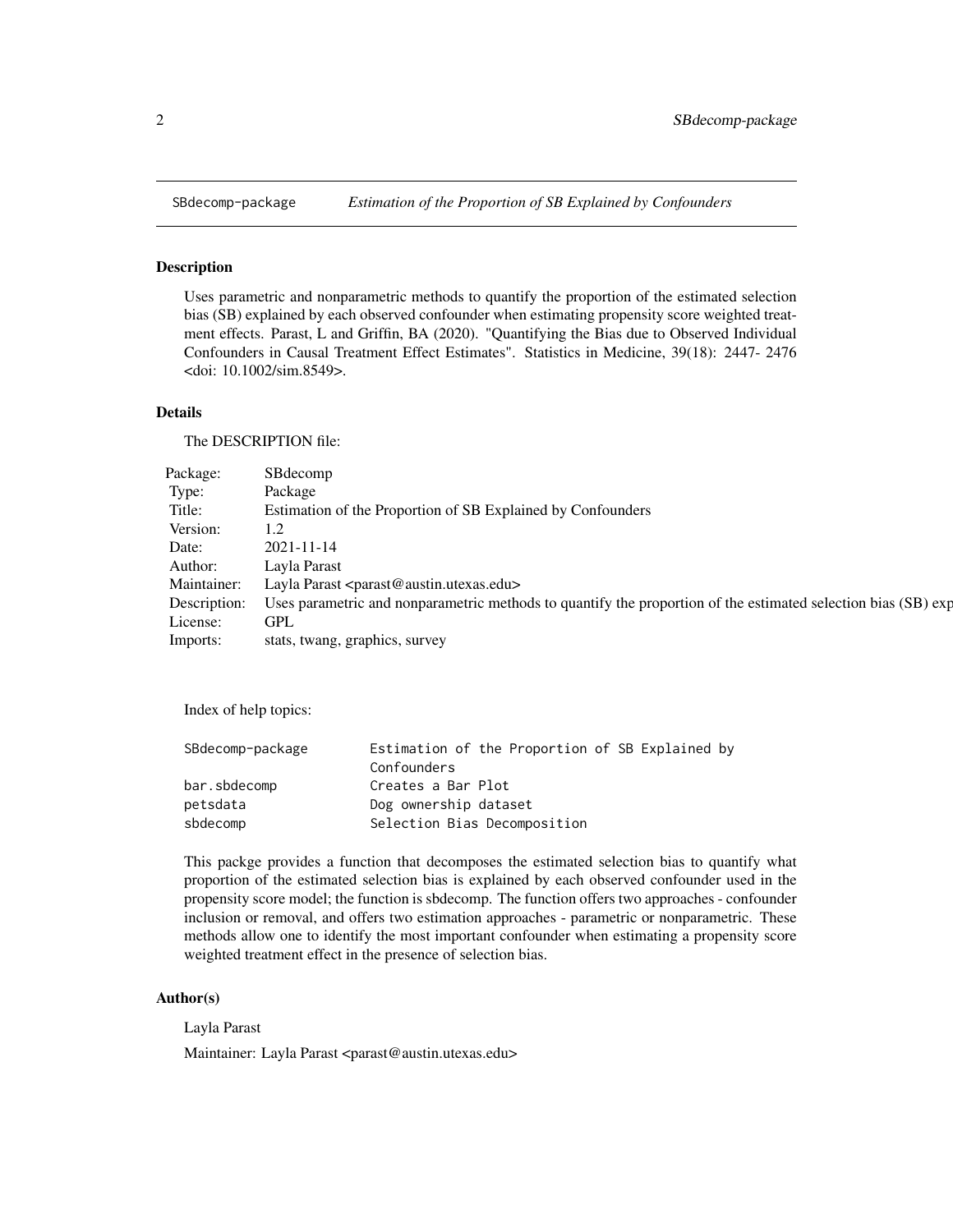### <span id="page-2-0"></span>bar.sbdecomp 3

#### References

Parast, L and Griffin, BA (2020). "Quantifying the Bias due to Observed Individual Confounders in Causal Treatment Effect Estimates". Statistics in Medicine, 39(18): 2447- 2476.

#### Examples

```
data(petsdata)
sbdecomp(outcome = petsdata$genhealth, treatment = petsdata$gotdog, confounders =
as.data frame(petsdata[, c(2:13)]), type = "inclusion", estimation = "parametric")
sbdecomp(outcome = petsdata$genhealth, treatment = petsdata$gotdog, confounders =
as.data.frame(petsdata[,c(2:13)]), type = "inclusion", estimation = "parametric",
Bonly =FALSE, balance = TRUE)
sbdecomp(outcome = "genhealth", treatment = "gotdog", confounders = c("age",
"ismale", "race_coll","hhsize","ownhome", "married", "ontanf", "hhincome",
"fulltime","spouse_fulltime" ,"liveinhouse", "ruralurban"), data = petsdata,
type = "inclusion", estimation = "parametric", Bonly =FALSE, balance = TRUE)
```
bar.sbdecomp *Creates a Bar Plot*

#### **Description**

This function creates a bar plot to illustrate the estimated proportion of the observed selection bias explained by each observed confounder used in the propensity score model.

#### Usage

```
bar.sbdecomp(output.list, main)
```
#### Arguments

| output.list | List outputed from main sbdecomp function |
|-------------|-------------------------------------------|
| main        | Title for plot, optional                  |

#### Value

A bar plot showing the estimated proportions of the estimated selection bias explained by the observed confounders used in the propensity score model is created.

#### Author(s)

Layla Parast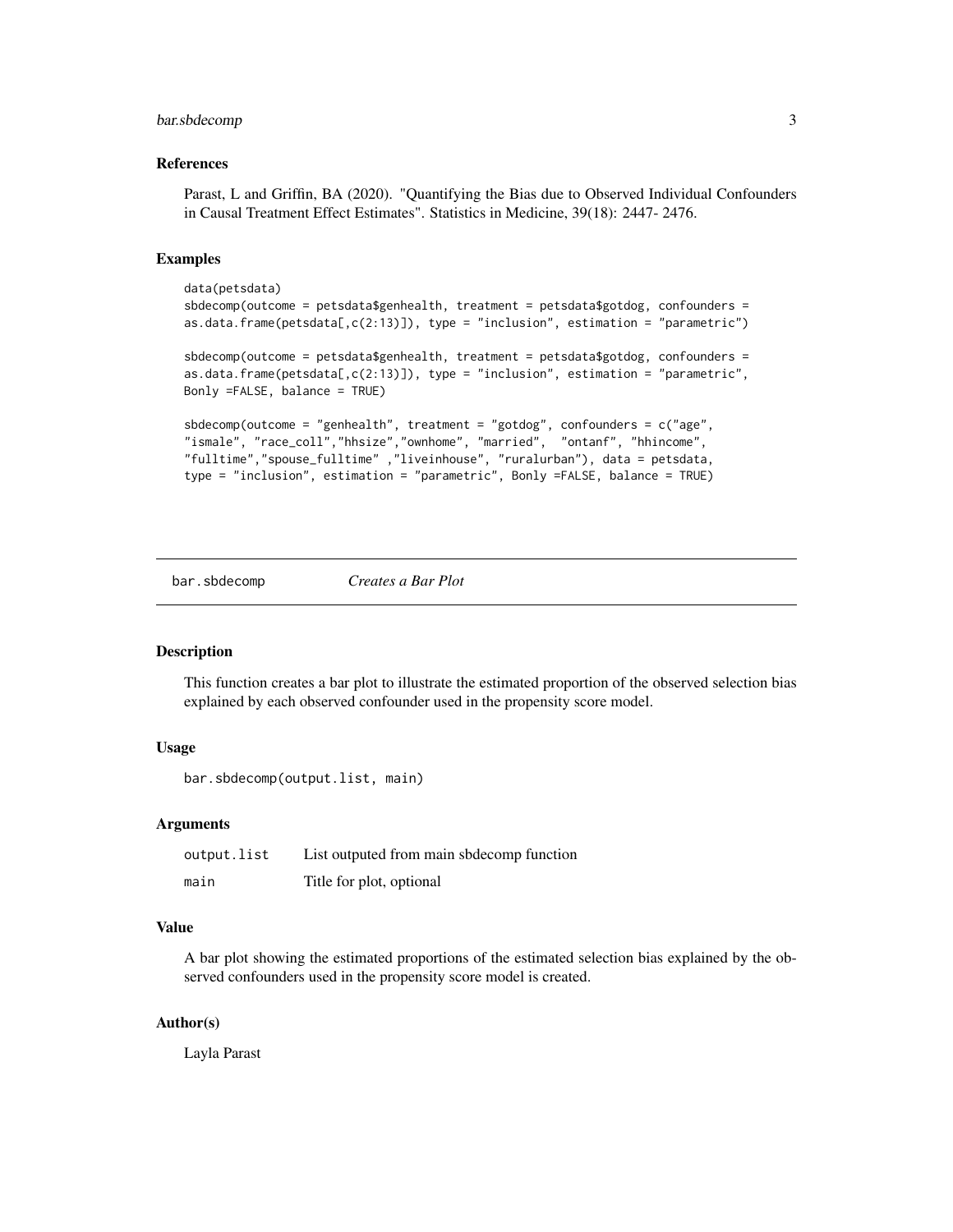#### References

Parast, L and Griffin, BA (2020). "Quantifying the Bias due to Observed Individual Confounders in Causal Treatment Effect Estimates". Statistics in Medicine, 39(18): 2447- 2476.

#### Examples

```
data(petsdata)
output = sbdecomp(outcome = petsdata$genhealth, treatment = petsdata$gotdog, confounders =
as.data.fname(petsdata[, c(2:13)]), type = "inclusion", estimation = "parametric",
balance = FALSE)
```
bar.sbdecomp(output)

petsdata *Dog ownership dataset*

#### Description

This dataset is a random subset of the publicly available 2003 California Health Interview Survey data; the data consists responses from 2,102 adults. For the purpose of illustrating the functions in this package, the goal is to investigate the effect of dog ownership on general health. Dog ownership was assessed with the question "Do you have any dogs that you allow inside your home?"; 29.0% of respondents owned a dog. General health status of the individual was measured as the selfreported response to the question "Would you say that in general your health is excellent, very good, good, fair or poor?" Responses were coded from 1 through 5 with 5 indicating "Excellent." Available individual characteristics i.e., confounders, in this dataset include age, gender, race/ethnicity, household size, marriage status, whether the individual received TANF (Temporary Assistance for Needy Families), household annual income, whether the individual worked full time, whether the individual had a spouse that worked full time, whether the individual lived in a house, and a rural/urban measure (1= urban;  $2=2$ nd city;  $3=$  suburban;  $4=$  town and rural) for the individual's address.

#### Usage

data("petsdata")

#### Format

A data frame with 2102 observations on the following 14 variables.

gotdog indicates whether individual reported owning a dog where 1 is yes and 0 is no (binary)

age age of the individual (numeric)

ismale indicates the sex of the individual where 1 is yes and 0 is no (binary)

race\_coll ace/ethnicity of the individual, collapsed into categories where 1 is Latino, 4 is Asian, 6 is White, and 7 is a combined category of Pacific Islander/Native American/African American/other race/multiple race (factor/categorical)

<span id="page-3-0"></span>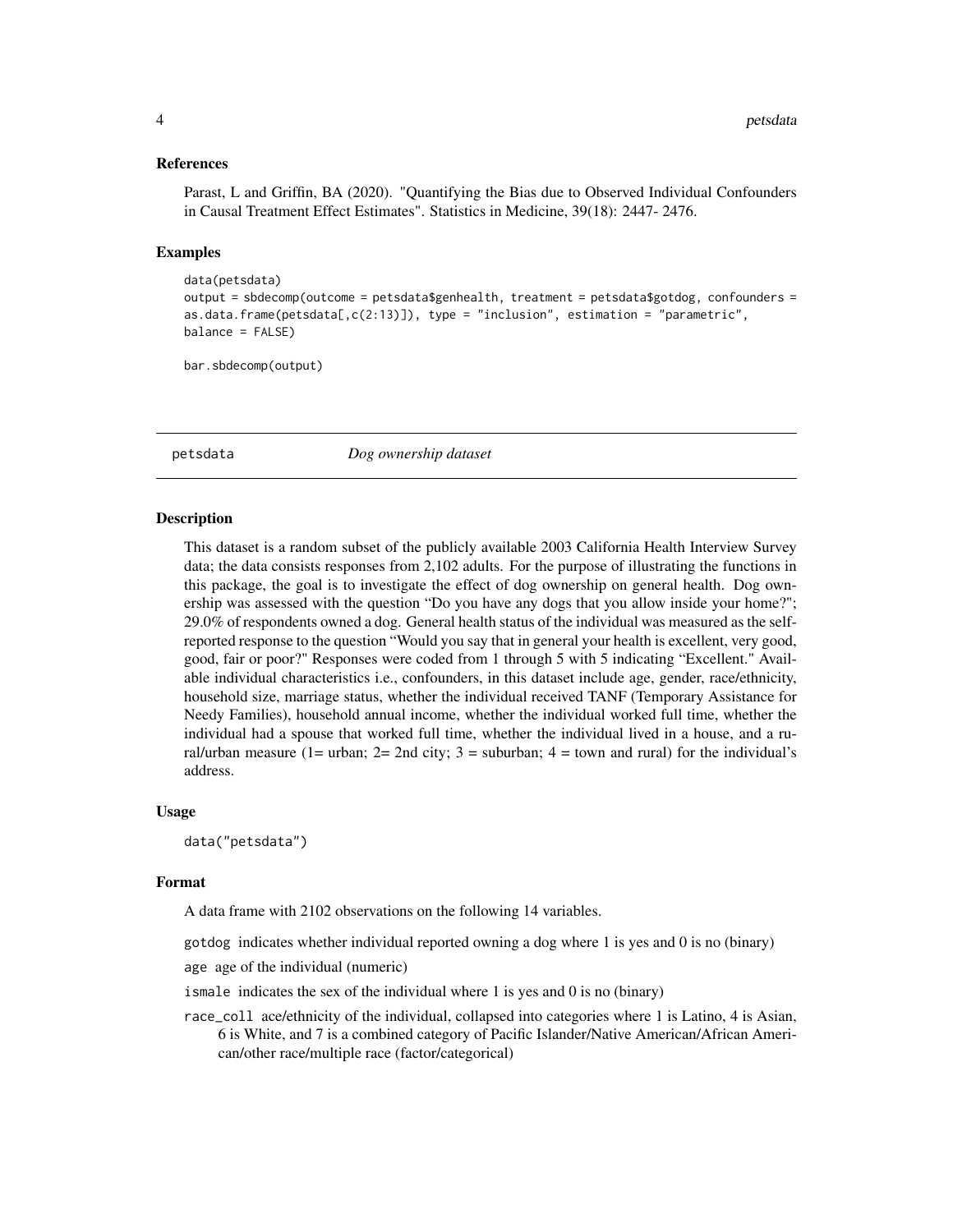#### <span id="page-4-0"></span>sbdecomp 5

hhsize household size (numeric count)

- ownhome indicates whether the individual owns the home they live in where 1 is yes and 0 is no (binary)
- married indicates whether the individual is married where 1 is yes and 0 is no (binary)
- ontanf indicates whether the individual received TANF where 1 is yes and 0 is no (binary)
- hhincome household income, log-transformed (numeric)
- fulltime indicates whether the individual works full time where 1 is yes and 0 is no (binary)
- spouse\_fulltime indicates whether the individual has a spouse that works full time where 1 is yes and 0 is no (binary)
- liveinhouse indicates whether the individual lives in a house (as opposed to an apartment, duplex, or mobile home) where 1 is yes and 0 is no (binary)
- ruralurban the rural/urban measure of the home address of the individual where 1= urban, 2= 2nd  $city, 3 = suburban, 4 = town and rural (numeric)$
- genhealth self-reported general health of the individual, numeric 1-5 scale where 5 is excellent (numeric)

#### References

California Health Interview Survey (2005). CHIS 2003 Methodology Series. Los Angeles: UCLA Center for Health Policy Research.

#### Examples

```
data(petsdata)
dim(petsdata)
names(petsdata)
```
sbdecomp *Selection Bias Decomposition*

#### Description

This function decomposes the estimated selection bias to quantify what proportion of the estimated selection bias is explained by each observed confounder used in the propensity score model when estimating propensity score weighted treatment effects. The function offers two approaches - confounder inclusion or removal, and offers two estimation approaches - parametric or nonparametric.

#### Usage

```
sbdecomp(outcome, treatment, confounders, data=NULL, type = "inclusion", estimation
= "parametric", Bonly = T, balance = T, n.trees = 20000, interaction.depth = 4,
shrinkage = 0.005, verbose = FALSE, stop.method = c("es.max"), cv.folds = 0,
standard.error = F, boot.rep=500)
```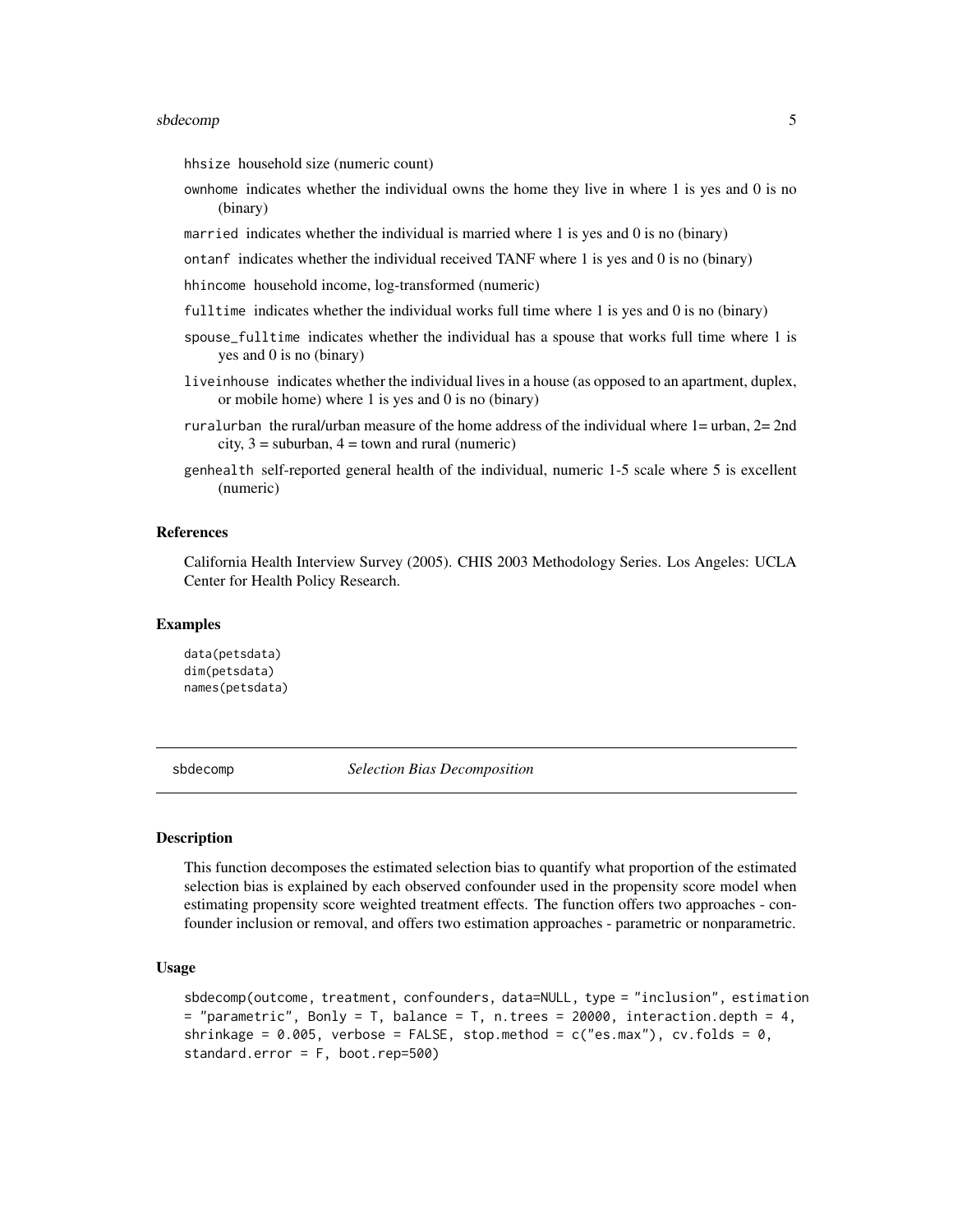# Arguments

| outcome           | Continuous outcome; numeric vector or name of the variable in supplied data                                                                                                                                                                                           |
|-------------------|-----------------------------------------------------------------------------------------------------------------------------------------------------------------------------------------------------------------------------------------------------------------------|
| treatment         | Binary treatment indicator, 0 or 1; numeric vector or name of the variable in<br>supplied data                                                                                                                                                                        |
| confounders       | a data frame of confounders with names or a vector containing the names of the<br>confounders in supplied data (each confounder must be either numeric or factor)                                                                                                     |
| data              | data containing all variables; required if names provided in outcome, treatment,<br>and/or confounders arguments above                                                                                                                                                |
| type              | The type of method for selection bias deocomposition; options are inclusion or<br>removal, default is inclusion                                                                                                                                                       |
| estimation        | The type of estimation that should be used; options are parametric (based on lo-<br>gistic regression) or nonparametric (based on generalized boosted models [GBM]),<br>default is parametric                                                                         |
| Bonly             | TRUE or FALSE; whether the user only wants the quantities B which are the<br>proportions of the selection bias explained by each confounder, default is TRUE                                                                                                          |
| balance           | TRUE or FALSE; whether the user wants balance information, default is TRUE                                                                                                                                                                                            |
| n.trees           | The n.trees for the nonparametric GBM approach, if using nonparametric esti-<br>mation; default is 20000                                                                                                                                                              |
| interaction.depth |                                                                                                                                                                                                                                                                       |
|                   | The interaction depth for the nonparametric GBM approach, if using nonpara-<br>metric estimation; default is 4                                                                                                                                                        |
| shrinkage         | The shrinkage for the nonparametric GBM approach, if using nonparametric<br>estimation; default is 0.005                                                                                                                                                              |
| verbose           | TRUE or FALSE for the nonparametric GBM approach, if using nonparametric<br>estimation; default is FALSE                                                                                                                                                              |
| stop.method       | The stopping method for the nonparametric GBM approach, if using nonpara-<br>metric estimation; default is "es.max"                                                                                                                                                   |
| cv.folds          | The cross-validation folds for the nonparametric GBM approach, if using non-<br>parametric estimation; default is 0                                                                                                                                                   |
| standard.error    | TRUE or FALSE; whether the user wants standard error estimates for the re-<br>sulting estimates, obtained using boostrapping; default is FALSE; note that if<br>using nonparametric estimation, obtaining the standard error estimates will be<br>very time-intensive |
| boot.rep          | The number of bootstrap replications to be used when calculating the standard<br>error; default is 500                                                                                                                                                                |

# Details

Details can be found in: Parast, L and Griffin, BA (2020). "Quantifying the Bias due to Observed Individual Confounders in Causal Treatment Effect Estimates". Statistics in Medicine, In press. Please email parast@rand.org for a current version.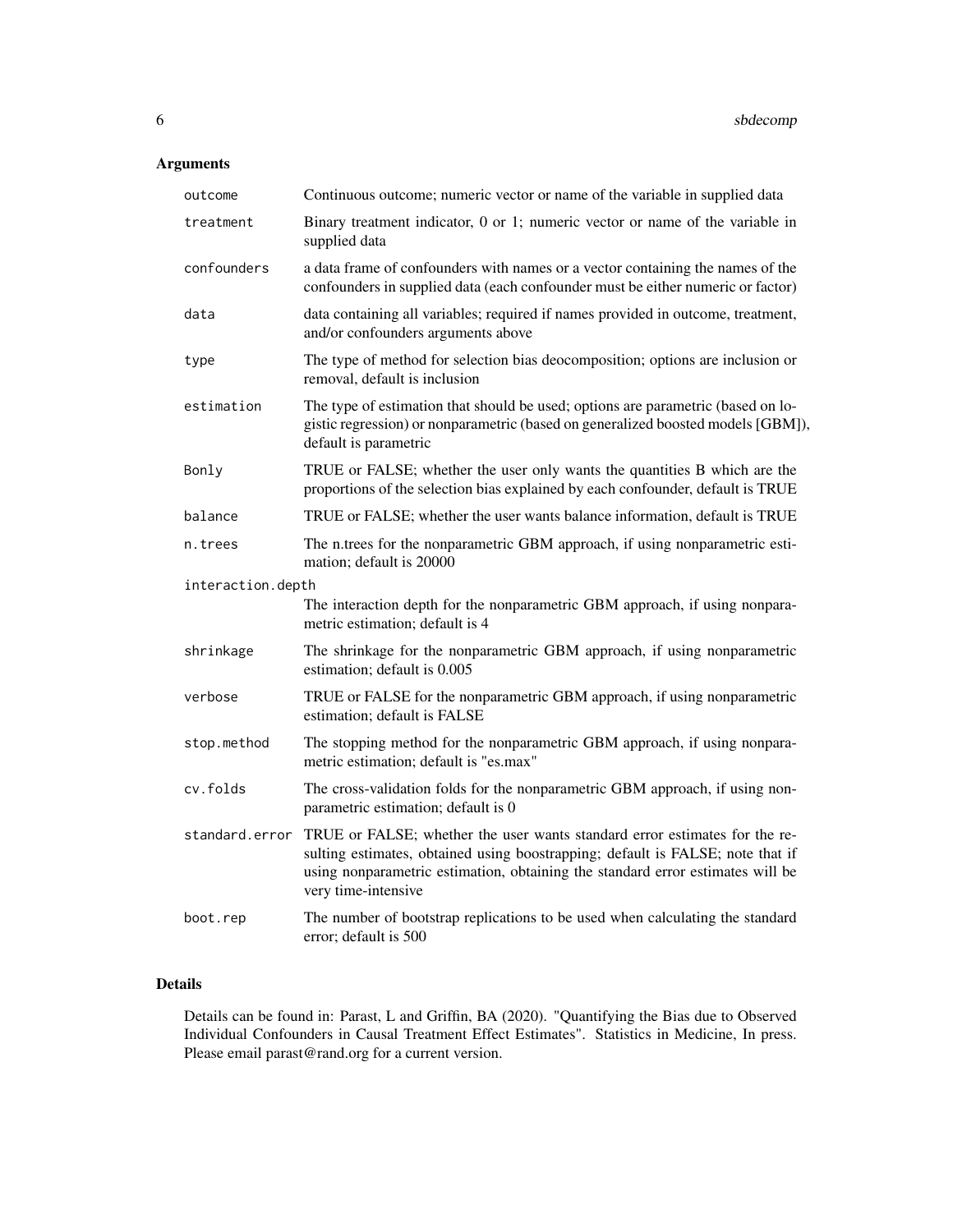# sbdecomp 7

# Value

| A list is returned:                |                                                                                                                                                                                                                                                                                                                                                                      |
|------------------------------------|----------------------------------------------------------------------------------------------------------------------------------------------------------------------------------------------------------------------------------------------------------------------------------------------------------------------------------------------------------------------|
| delta.naive<br>p.value.delta.naive | Estimated naive treatment effect                                                                                                                                                                                                                                                                                                                                     |
| conf.int.delta.naive               | P-value for estimated naive treatment effect                                                                                                                                                                                                                                                                                                                         |
| delta.fully.adjusted               | 95% confidence interval for estimated naive treatment effect<br>Estimated treatment effect after adjusting for all variables                                                                                                                                                                                                                                         |
| p.value.delta.fully.adjusted       | P-value for estimated treatment effect after adjusting for all variables                                                                                                                                                                                                                                                                                             |
| conf.int.delta.fully.adjusted      | 95% confidence interval for estimated treatment effect after adjusting for all<br>variables                                                                                                                                                                                                                                                                          |
| B<br>estimated.selection.bias      | The proportion of the selection bias explained by each variable                                                                                                                                                                                                                                                                                                      |
|                                    | The estimated selection bias, only if Bonly = FALSE                                                                                                                                                                                                                                                                                                                  |
| lambda                             | The defined selection bias movement when including/removing a variable, only<br>if $B only = FALSE$                                                                                                                                                                                                                                                                  |
| delta.each                         | The adjusted delta including only each variable or dropping each variable (de-<br>pending on type), only if Bonly = FALSE                                                                                                                                                                                                                                            |
| balance.naive.mean                 |                                                                                                                                                                                                                                                                                                                                                                      |
|                                    | mean of the standardized effect size differences across all variables between the<br>two groups; only if balance = TRUE                                                                                                                                                                                                                                              |
| balance.naive.max                  |                                                                                                                                                                                                                                                                                                                                                                      |
|                                    | max of the standardized effect size differences across all variables between the<br>two groups; only if balance = TRUE                                                                                                                                                                                                                                               |
| balance.fully.adjusted.mean        |                                                                                                                                                                                                                                                                                                                                                                      |
|                                    | mean of the standardized effect size differences across all variables between the<br>two groups, after weighting with propensity score weights calculated using all<br>variables; only if balance = TRUE                                                                                                                                                             |
| balance.fully.adjusted.max         |                                                                                                                                                                                                                                                                                                                                                                      |
|                                    | max of the standardized effect size differences across all variables between the<br>two groups, after weighting with propensity score weights calculated using all<br>variables; only if balance = TRUE                                                                                                                                                              |
| balance.mean                       | mean of the standardized effect size differences across all variables in the rele-<br>vant propensity score model between the two groups, after weighting with rele-<br>vant propensity score weights; if using type = "inclusion" and variable included<br>is a factor, output will be the mean effect size difference across all levels; only<br>if balance = TRUE |
| balance.max                        | max of the standardized effect size differences across all variables in the relevant<br>propensity score model between the two groups, after weighting with relevant<br>propensity score weights; if using type = "inclusion" and variable included is<br>a factor, output will be the max effect size difference across all levels; only if<br>balance = TRUE       |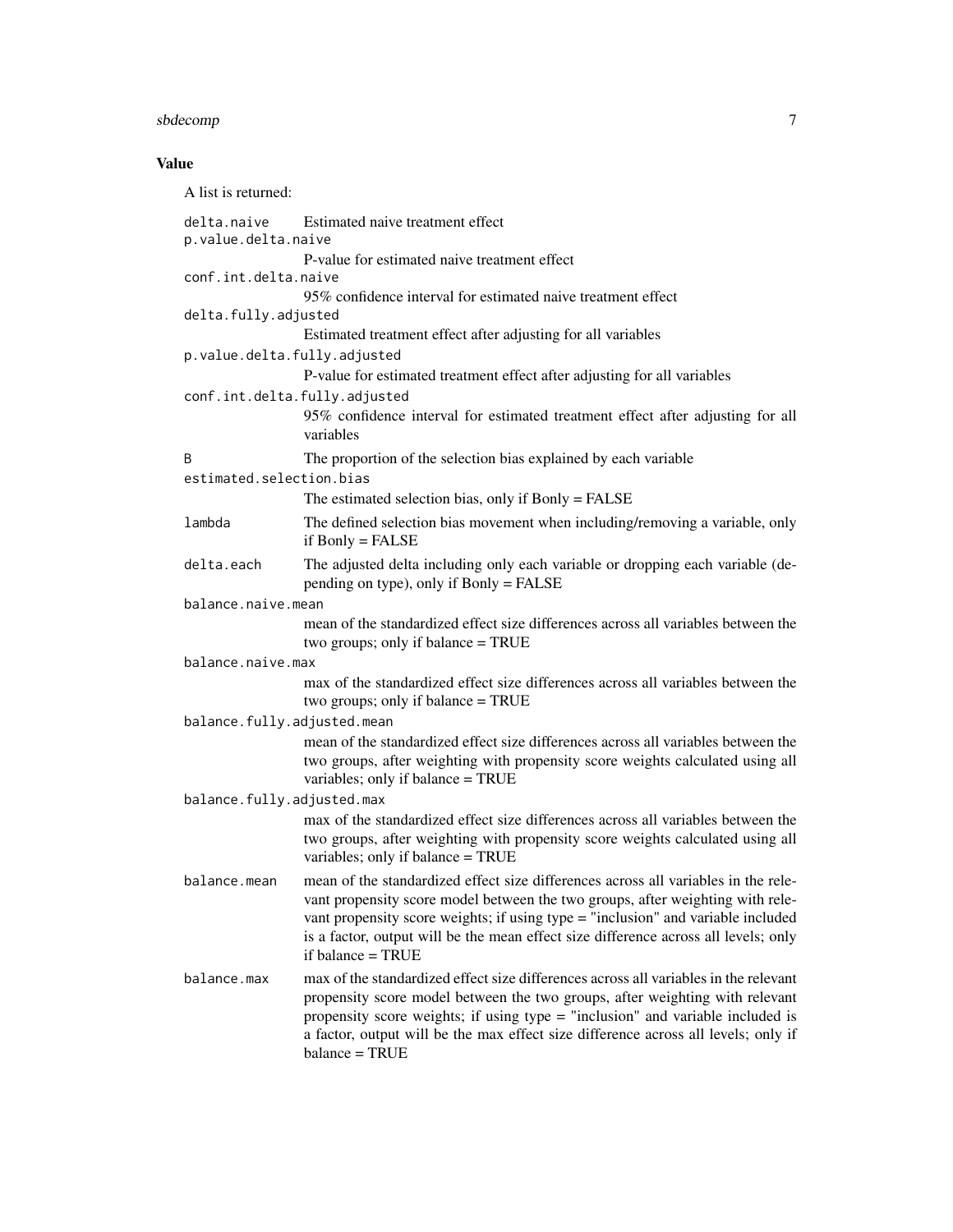```
B.standard.error
```
The estimated standard error for the estimated proportion of the selection bias explained by each variable; only if standard.error = TRUE

lambda.standard.error

The estimated standard error for the estimated selection bias movement when including/removing a variable; only if standard.error = TRUE

#### Author(s)

Layla Parast

#### References

Parast, L and Griffin, BA (2020). "Quantifying the Bias due to Observed Individual Confounders in Causal Treatment Effect Estimates". Statistics in Medicine, 39(18): 2447- 2476.

#### Examples

```
data(petsdata)
sbdecomp(outcome = petsdata$genhealth, treatment = petsdata$gotdog, confounders =
as.data.frame(petsdata[,c(2:13)]), type = "inclusion", estimation = "parametric",
balance = FALSE)
```

```
sbdecomp(outcome = petsdata$genhealth, treatment = petsdata$gotdog, confounders =
as.data.frame(petsdata[,c(2:13)]), type = "inclusion", estimation = "parametric",
Bonly =FALSE, balance = TRUE)
```

```
sbdecomp(outcome = "genhealth", treatment = "gotdog", confounders = c("age",
"ismale", "race_coll","hhsize","ownhome", "married", "ontanf", "hhincome",
"fulltime","spouse_fulltime" ,"liveinhouse", "ruralurban"), data = petsdata,
type = "inclusion", estimation = "parametric", Bonly =FALSE, balance = TRUE)
```